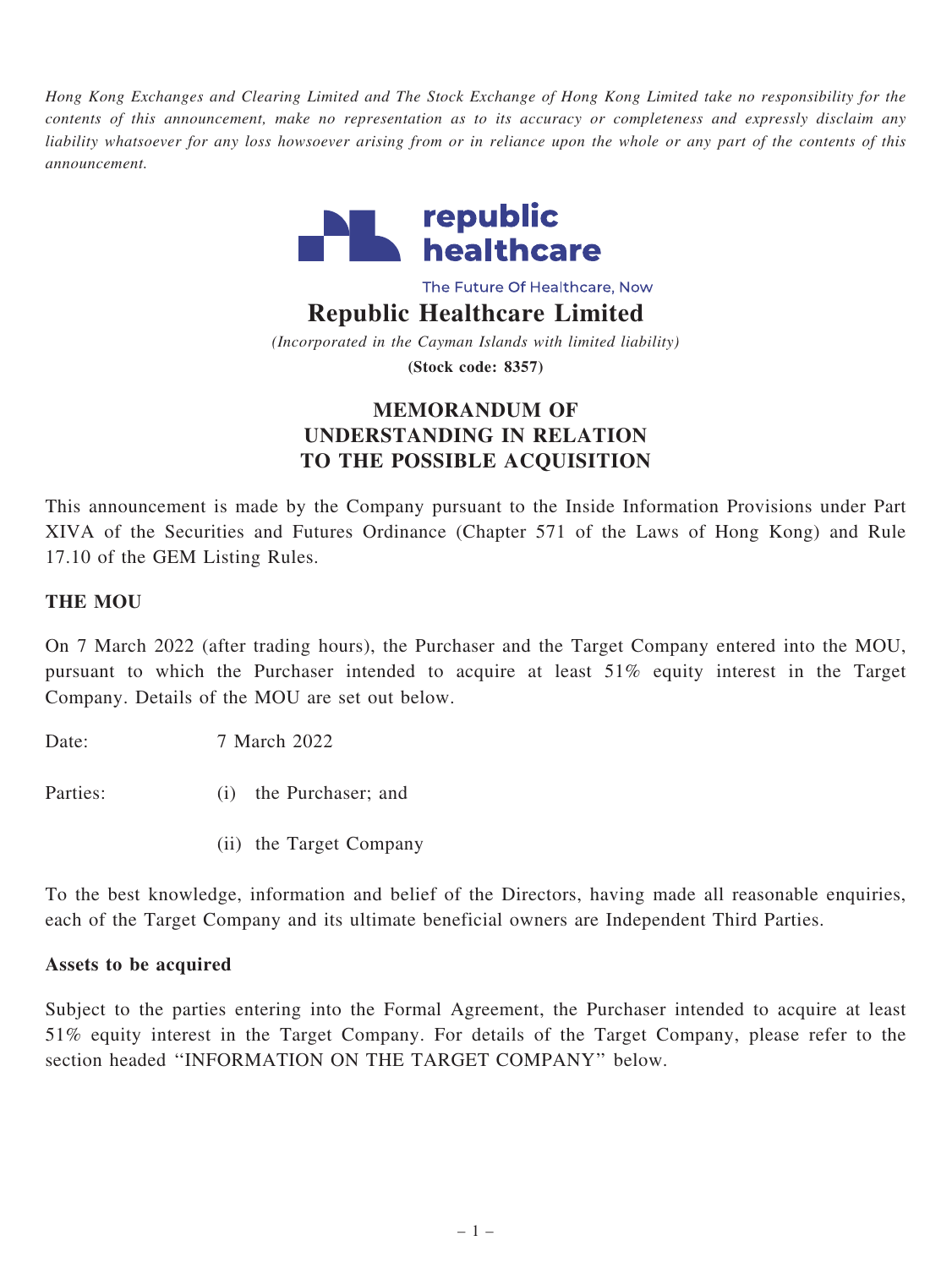# Consideration

The Company and the Target Company shall negotiate on the amount and payment terms of the consideration for the possible Acquisition, which will be stated in the Formal Agreement.

## Legal effect

The provisions of the MOU do not have any legal effect. For avoidance of any doubt, the failure to execute and deliver any Formal Agreement in relation the Acquisition shall impose no liability on the parties.

# INFORMATION ON THE TARGET COMPANY

As advised by the Target Company, it engages in the business of specialized medical services including operating day surgical center.

# REASONS AND BENEFITS FOR ENTERING INTO THE MOU

The Company is an investment holding company and the Group is principally engaged in the operating of medical clinics business in Singapore and provision of management advisory services.

On top of its principal business, the Group has been aiming to create value for its Shareholders by looking into attractive business and investment opportunities to create synergy with its existing business. The Board considers the Acquisition can help the Group create synergy through (i) patient referrals from the Group to the Target Company's pool of specialist collaborators and (ii) providing seamless care for recovering patients through the offering of primary care services by the Group.

The possible Acquisition is subject to, among others, further negotiation concerning the entering into of a Formal Agreement. At present stage, the terms and conditions of the Formal Agreement are yet to be finalized and agreed between the Purchaser and the Target Company. As such, the possible Acquisition may or may not proceed. Further announcement(s) in respect of the possible Acquisition shall be made by the Company in the event that any Formal Agreement has been entered into.

#### DEFINITIONS

In this announcement, the following expressions shall, unless the context requires otherwise, have the following meanings:

| "Acquisition" | the acquisition of at least 51% equity interest of the Target Company<br>by the Purchaser                                                                                 |
|---------------|---------------------------------------------------------------------------------------------------------------------------------------------------------------------------|
| "Board"       | the board of Directors                                                                                                                                                    |
| "Company"     | Republic Healthcare Limited, a company incorporated in the Cayman<br>Islands with limited liability, the shares of which are listed on GEM<br>$(\text{stock code}: 8357)$ |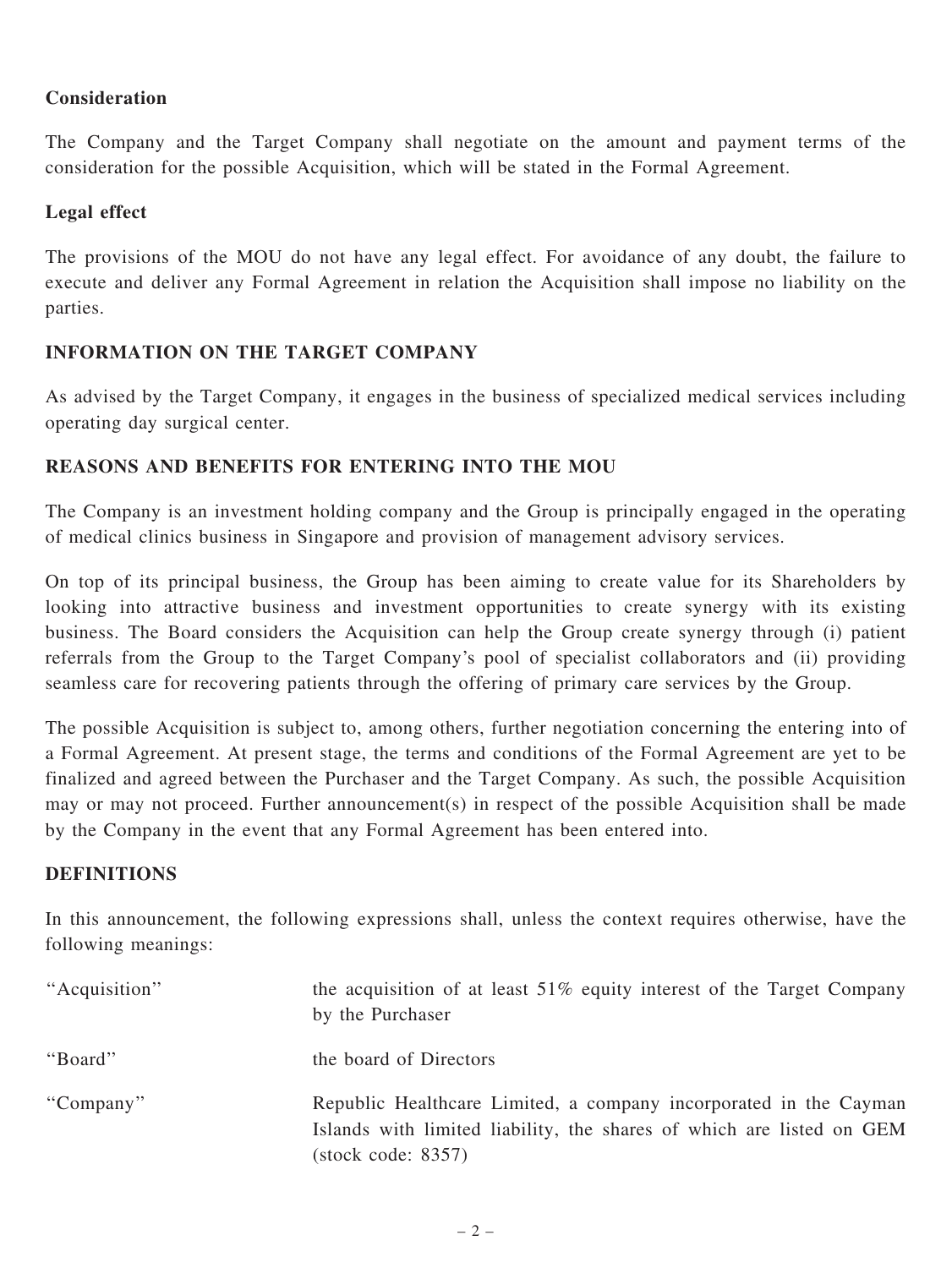| "connected person(s)"             | has the meaning as ascribed thereto under the GEM Listing Rules                                                                                                                                                                                                                                                         |
|-----------------------------------|-------------------------------------------------------------------------------------------------------------------------------------------------------------------------------------------------------------------------------------------------------------------------------------------------------------------------|
| "Director(s)"                     | the director(s) of the Company                                                                                                                                                                                                                                                                                          |
| "Formal Agreement"                | the formal sale and purchase agreement which may or may not be<br>entered into in relation to the possible Acquisition                                                                                                                                                                                                  |
| "GEM Listing Rules"               | the Rules Governing the Listing of Securities on GEM                                                                                                                                                                                                                                                                    |
| "GEM"                             | GEM operated by of the Stock Exchange                                                                                                                                                                                                                                                                                   |
| "Group"                           | the Company and its subsidiaries                                                                                                                                                                                                                                                                                        |
| "Independent Third<br>Party(ies)" | independent third party(ies) who is/are not connected person(s) of the<br>Company and is/are independent of and not connected with the<br>Company and Directors, chief executives, controlling shareholders and<br>substantial shareholders of the Company or any of its subsidiaries or<br>their respective associates |
| "MOU"                             | the Memorandum of Understanding dated 7 March 2022 entered into<br>by the Purchaser and the Target Company setting out the preliminary<br>understanding for the possible Acquisition                                                                                                                                    |
| "Purchaser"                       | Republic Healthcare Holdings Private Limited, a limited liability<br>company incorporated in Singapore and a wholly-owned subsidiary of<br>the Company as at the date of the Sale and Purchase Agreement                                                                                                                |
| "Shareholder(s)"                  | the shareholder(s) of the Company                                                                                                                                                                                                                                                                                       |
| "Singapore"                       | Republic of Singapore                                                                                                                                                                                                                                                                                                   |
| "Stock Exchange"                  | The Stock Exchange of Hong Kong Limited                                                                                                                                                                                                                                                                                 |
| "Target Company"                  | Orchard Surgery Centre Private Limited, a limited liability company<br>incorporated in Singapore                                                                                                                                                                                                                        |
|                                   | By order of the Board                                                                                                                                                                                                                                                                                                   |

Republic Healthcare Limited Tan Cher Sen Alan Chairman and Executive Director

Singapore, 7 March 2022